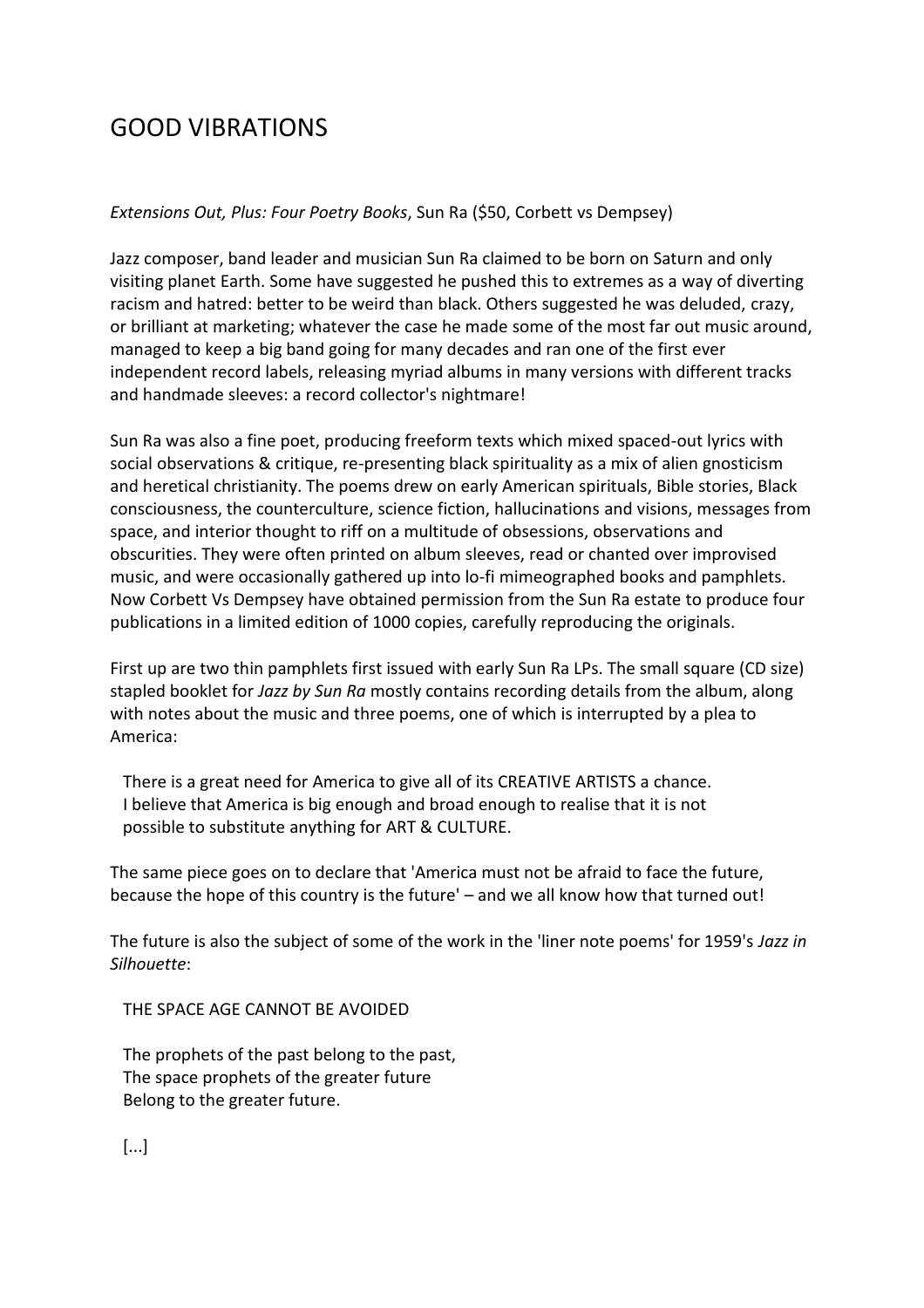Skilled culture is the new weapon of nations, The new measure of determination as to whether a nation Is ready to be a greater nation is art.

And one of the great arts is music, which Sun Ra declares to be 'a plane of wisdom' and 'a universal language'.

Early Sun Ra music is fairly accessible, drawing on the likes of Duke Ellington and other 20th Century bandleaders to create complex variations of tunes with powerhouse ensemble playing and featured soloists. It must have been strange to find Sun Ra's exhortations and declarations within your album sleeve, though it might perhaps have sat with the American dream of space exploration and jet-set design at the time.

Sun Ra's music would later encompass not only big band jazz but avant-garde composition, noise, improvisation, early synthesizers and electronics, chants, songs and demented cover versions, with something for everyone if you knew where to look. Many didn't, which meant punks picked up his mainstream jazz releases when they were looking for noise, and the opposite for mainstream jazz audiences. Albums came in and out of print, legally and illegally, with both major and obscure labels; some weeks the racks were full, next week they were in the cut-out bins, then they were gone. Some albums got renamed, some were so poorly recorded they were unlistenable, others would startle and shake the listener with their innovative sonic exploration. Whatever the state of play with regard to the ebbing and flowing of cultdom and the availability of music, Sun Ra and his Arkestra kept on playing and touring; and Sun Ra kept writing.

The two volumes of *The Immeasurable Equation* are the most important publications by Sun Ra. They have been reproduced in various forms over the years, as well as excerpted, repackaged, anthologised, sampled and plundered. It's good to have them in these definitive versions, although it has to be said that previous paperback editions are easier to read and carry around, particularly with regard to volume II which is republished here as a massive side-stapled brick of paper printed on only one side!

Just as the music got weirder and better, Sun Ra's poetry also changed. Ra lived his life as a Saturnian in exile, an alien visitor, and his poetry is often written from that point of view. It is rooted in an infinite cosmos, with multiple planes of existence, and endless visions of both past and future. Sun Ra observes, exhorts, declaims and encourages us Earthlings to change our world for the better, using music to transform and improve things. Like some messianic figure, without any desire to be worshipped, he often talks not only of knowing more and of being wise, but also of going ahead:

 In some far off place Many light planes in Outerness-Space I'll wait for you. Where human feet have never trod Where human eyes have never seen I'll build a world of otherness . . . Other-abstract-natural design